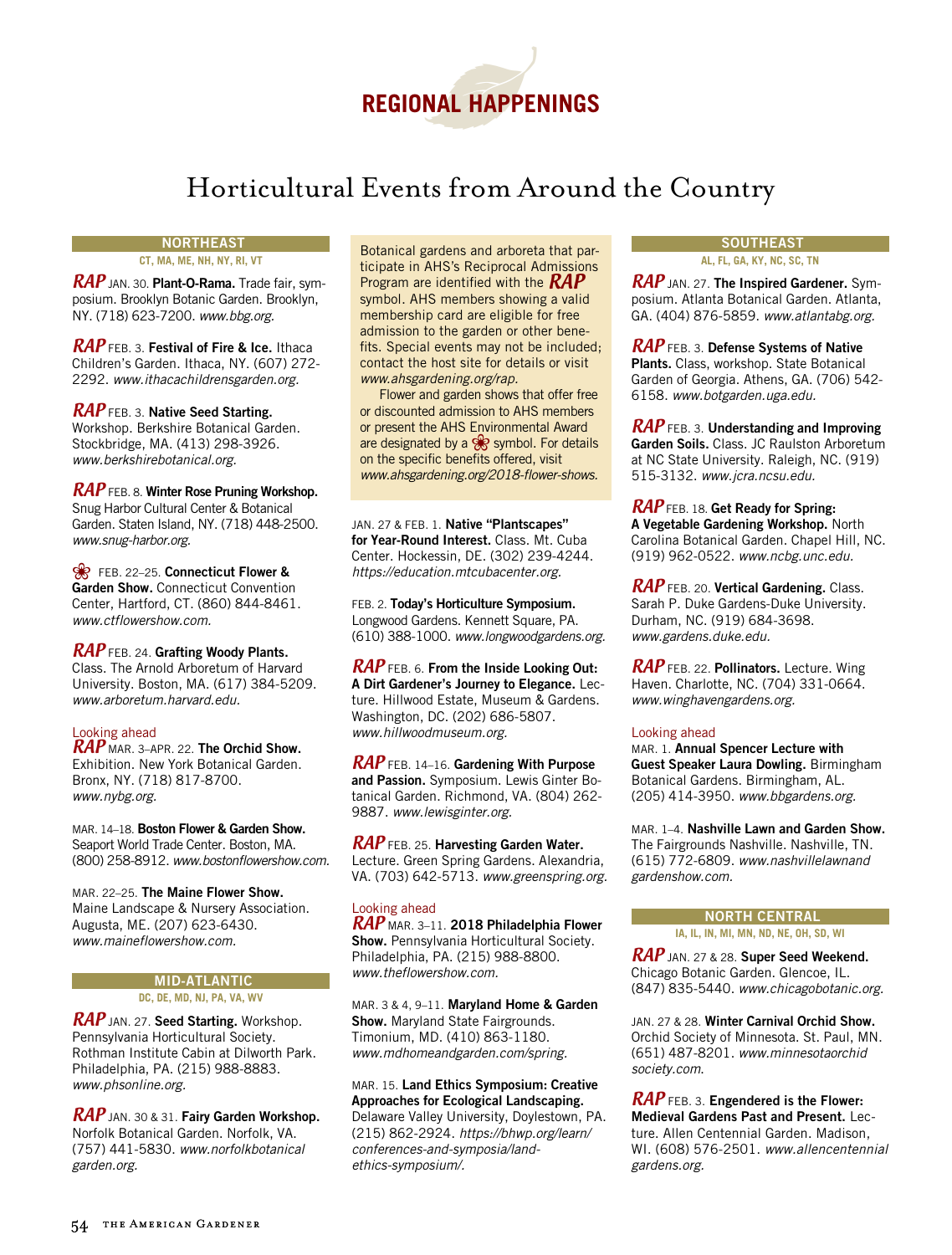RAP FEB. 28. **Dig In: Veggie Gardening for the Slightly Seasoned.** Class. Cleveland Botanical Garden. Cleveland, OH. (216) 721-1600. *www.cbgarden.org.*

## Looking ahead

RAP MAR. 1–APR. 30. **Fred & Dorothy Fichter Butterflies are Blooming.** Exhibition. Frederik Meijer Gardens and Sculpture Park. Grand Rapids, MI. (888) 957-1580. *www.meijergardens.org.*

RAP MAR. 8. **Adaptive by Design; How the Changing Climate is Key in the Landscapes of Tomorrow.** Conference. The Holden Arboretum. Kirtland, OH. (440) 946-4400. *www.holdenarb.org.*

RAP MAR. 17 & 18. **Ann Arbor Orchid Festival at Matthaei.** University of Michigan Matthaei Botanical Gardens and Nichols Arboretum. Ann Arbor, MI. (734) 647-7600. *www.mbgna.umich.edu.*

#### **south central AR, KS, LA, MO, MS, OK, TX**

RAP JAN. 27. **Winter Tree Fest.** Lady Bird Johnson Wildflower Center. Austin, TX. (512) 232-0200. *www.wildflower.org.*

# RAP FEB. 24. **Small Space Gardening.**

# Andy Warhol as Naturalist at Selby Gardens

ANDY WARHOL'S artwork is immediately recognizable: false-color images of celebrities and pop culture, and homages to a bygone era. Warhol also drew inspiration from nature, however, and this winter Marie Selby Botanical Gardens in Sarasota, Florida,



**'Flowers' by Andy Warhol**

will display some of his plant-inspired designs. "This exhibition grew from an idea about how to best capture the energy behind Warhol's commitment to natural beauty and conservation," says Carol Ockman, the exhibition's curator.

Beginning February 11, "Warhol: Flowers in the Factory" will include silk screenings of hibiscus and other flowers by the iconic artist. In addition, the garden will have two poinsettia prints on loan for the exhibition. Selby has also acquired old photographs of Warhol in the woods to provide some biographical context.

Some of Selby's plants will get a Warholesque

twist: Modular, repetitive arrangements will spread through the garden and conservatory. "We hope visitors leave with an understanding that plants are art in and of themselves," says Jennifer Rominiecki, Selby's president and CEO. "The horticultural displays are dynamic, colorful, and striking; they will make people reexamine how they view plants." The exhibition, which runs through June 30, will also feature Warhol-inspired performance arts programs and offer opportunities for visitors to make their own Warhol-style prints. For more information, visit *www.selby.org.*  $\infty$ *—Aaron Dorman, Editorial Intern*